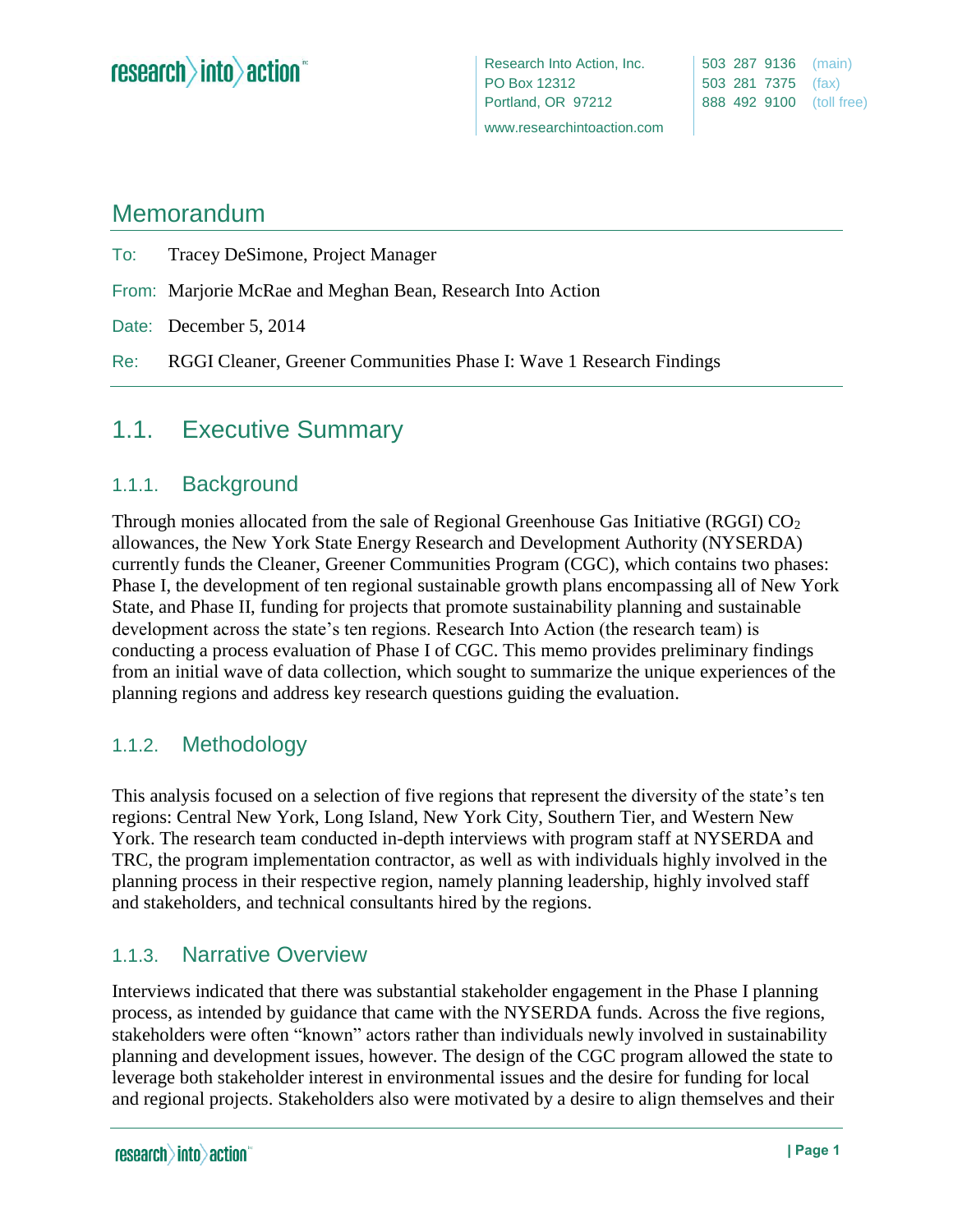plans with emerging political priorities. Among all five regions, recent and ongoing events, like natural disasters, natural gas exploration, and declining populations, are generating greater concern for and interest in sustainability and climate change.

Many region contacts described pride in their Phase I plans and felt that they were in a better position to meet their sustainability goals at the end of the planning process than they had been at the beginning. Feelings of empowerment varied from region to region, however. Contacts from downstate regions cited a long history of political leadership that supports sustainability planning and implementation and exhibited confidence in their ability to fund projects going forward. By contrast, contacts from upstate regions described varying levels of political and community will to commit resources to sustainability planning and sustainable development. Upstate contacts also reported that the plans lack effective advocacy and expressed disappointment that the Regional Economic Development Councils (REDCs) have not taken more ownership of the plans.

A number of factors affected regions' ability to create or implement their plans. Respondents in all five regions reported challenges related to the overlap of jurisdictions in discussions of land use, transportation, water, and waste management projects. Contacts reported instances where different jurisdictions had the opportunity to work together to reach common goals, but had difficulty determining which jurisdiction had the proper authority to propose and conduct a project, and which group or agency would take the lead and/or benefit from the project.

Many challenges were unique to the upstate regions, where pre-CGC sustainability planning tended to occur within individual municipalities rather than on a region-wide level. As such, contacts in the upstate regions described challenges with bringing stakeholders together from across the region, particularly from municipalities that had not been involved in sustainability planning before CGC. Respondents in upstate regions also expressed concern over the lack of professionals in rural areas available to contribute to and implement sustainability planning. Finally, upstate regions highlighted implications of an urban-rural divide; rural stakeholders wanted CGC plans to encompass goals that would grow industry and address economic development issues, while stakeholders from urban areas were more concerned about their region's ability to create projects directly related to sustainability.

Both program staff and region contacts noted that the planning and implementation of Phase I occurred on an "accelerated timeline," which had ramifications for regional planning process. Contacts from multiple regions reported that they engaged in duplication of effort to address guidance that was provided by NYSERDA after they had already completed work on aspects of their plan. Another consequence of the short timeline was that Phase II of CGC was not fully developed when Phase I occurred, and program staff were not able to provide the regions with specifics regarding how the Phase II funding process would be implemented. As a result, region contacts felt that they were investing significant time and resources into Phase I without knowing whether they were in a good position to receive funding from Phase II. The lack of specificity regarding Phase II also created confusion for some region contacts, who expected to receive guidance and support from NYSERDA during Phase II, but instead felt like NYSERDA was "hands off" once the plans were complete.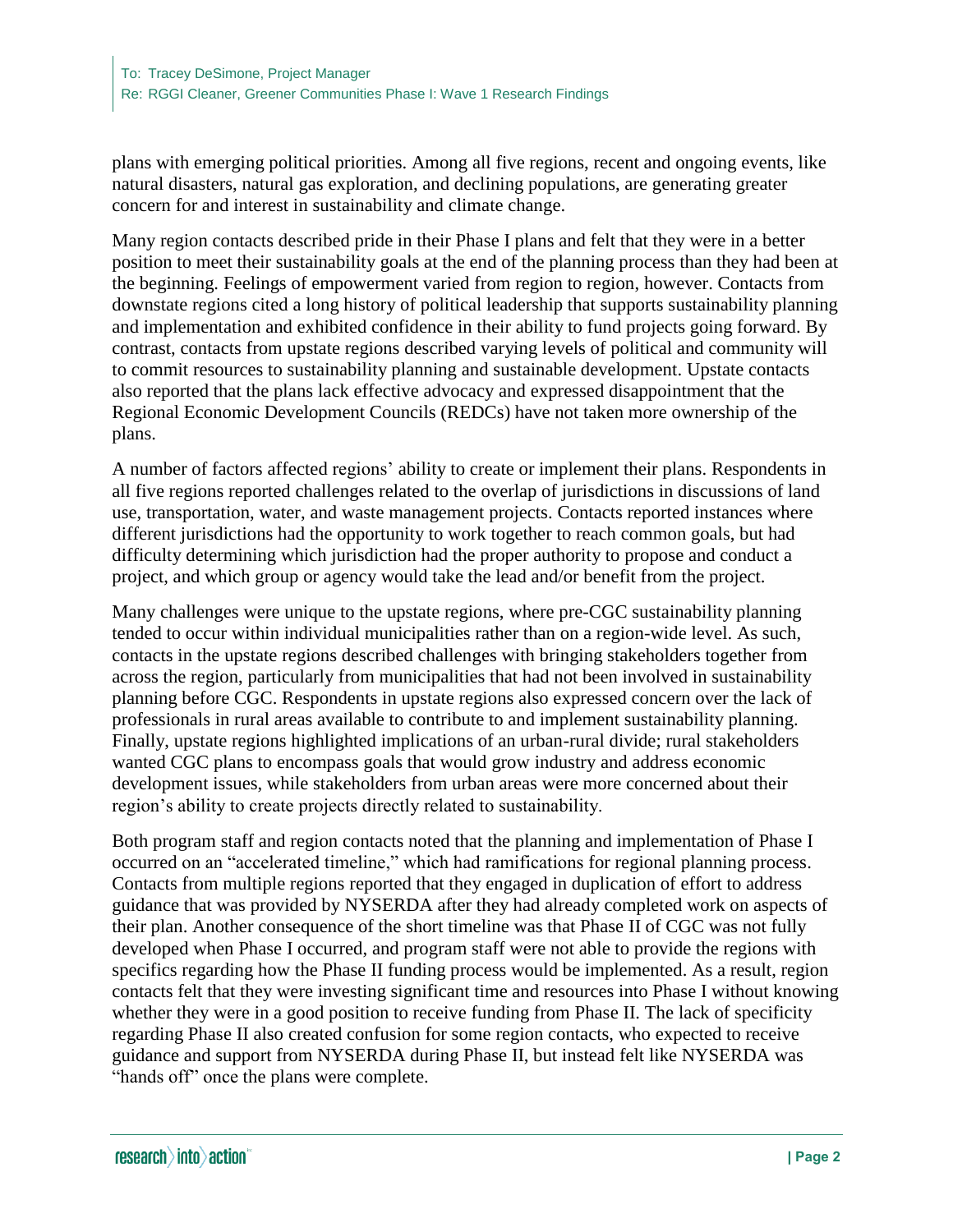# 1.1.4. Key Findings and Recommendations

The findings of this initial wave of research reveal a number of opportunities for NYSERDA to help regions implement their Phase I plans and achieve their sustainability goals. Below are the two primary recommendations regarding ways NYSERDA can support the regions going forward.

 **Provide opportunities for "ownership" of the plans.** CGC was effective in mobilizing stakeholders, creating intra-regional relationships, and encouraging the development of plans responsive to the unique challenges and opportunities faced by the state's ten regions. Contacts expressed pride in and enthusiasm for their plans, and regions are poised to capitalize on the knowledge, infrastructure, and momentum cultivated during the planning process. NYSERDA can, and should, seize this opportunity to support the ongoing transformation of New York's local and regional communities.

One challenge facing the realization of the plans is that there is no clear "owner" of the planning documents or a concrete strategy for how the plans will be managed over time. There are multiple ways NYSERDA might continue to capitalize on the achievements of Phase I, including: 1) Pursue opportunities to support implementation of the plans through the delivery or expansion of new NYSERDA initiatives; 2) Provide REDCs with additional funding and support to implement and track the plans; and 3) Develop a statelevel program to oversee progress toward regional sustainability goals. These efforts will help NYSERDA and the REDCs meet their shared goals of achieving a more sustainable future, promoting economic development, and fostering regional collaboration.

 **Highlight additional opportunities for funding.** NYSERDA designed the CGC program with the expectation that the Phase I plans would create opportunities for far more projects than could be supported through Phase II funding. Some region contacts expressed desire for additional guidance from NYSERDA on attaining funding for their projects. This sentiment is particularly strong in upstate regions that did not engage in region-level planning before CGC and that lack the professional workforce to engage in large-scale, long-term sustainable development. NYSERDA could provide guidance to regions through online resources or biannual meetings with interested REDC members or municipal staff. Potential sources of funding include the New York State Economic Development Fund, the U.S. Department of Energy (DOE), the U.S. Environmental Protection Agency (EPA), and state and federal Departments of Agriculture and Transportation.

# 1.2. Background

Through monies allocated from the sale of RGGI CO<sub>2</sub> allowances, NYSERDA currently funds the Cleaner, Greener Communities Program (CGC), which contains two phases: Phase I, the development of ten regional sustainable growth plans encompassing all of New York State, and Phase II, funding for projects that promote sustainability planning and sustainable development across the state's ten regions. The research team is conducting a process evaluation of Phase I of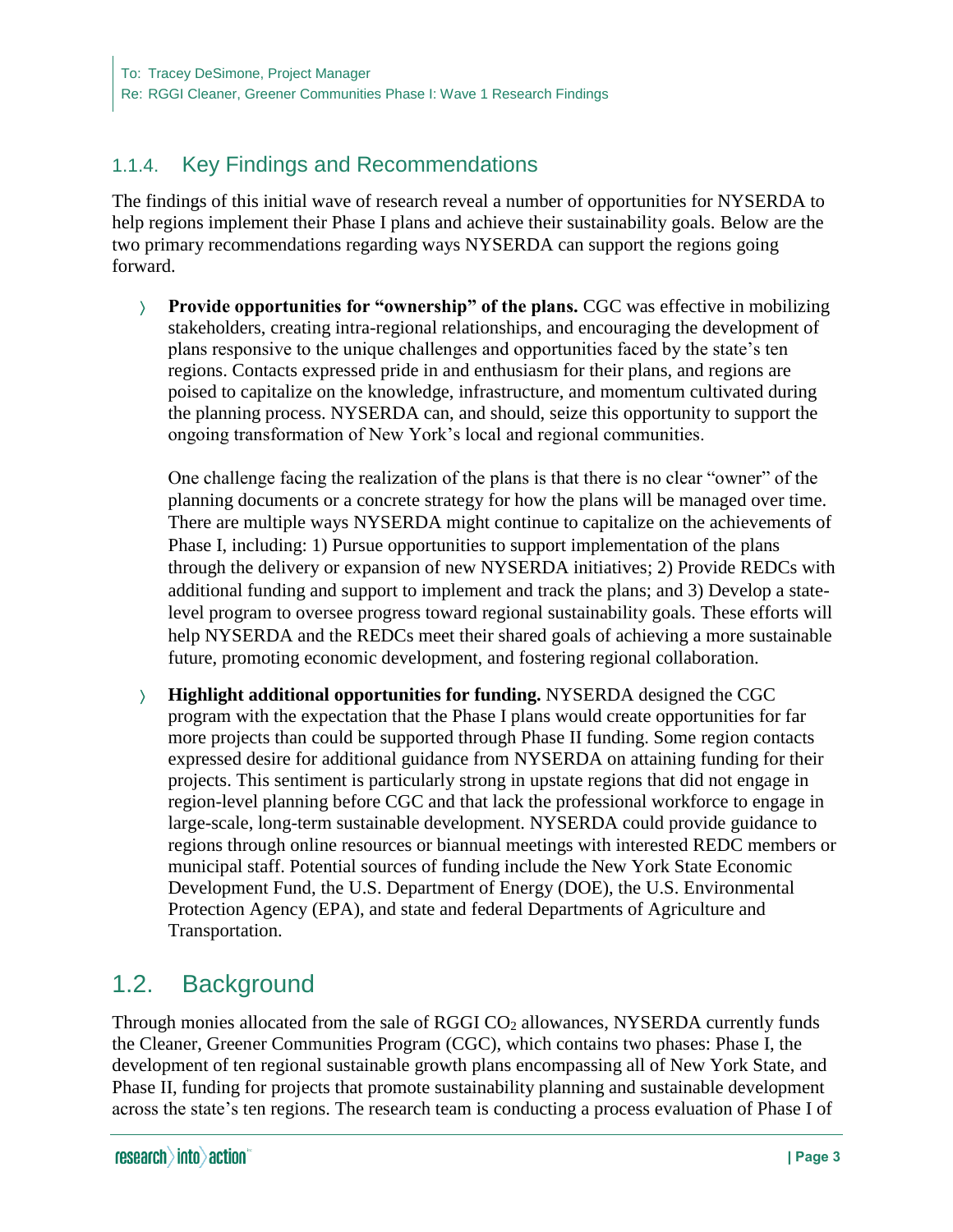CGC with the goal of addressing seven research questions, which serve as the organizational structure for the "Research Questions and Preliminary Findings" section of this memo.

This memo provides preliminary findings from an initial wave of data collection, which looked at five of the state's ten regions and included in-depth interviews with NYSERDA program staff, NYSERDA' implementation contractor, TRC, and individuals highly involved in their respective region's planning process.

In addition to outlining the research methods and sample disposition of this work, the goals of this memo are threefold: 1) Summarize the unique experience of each of the five regions included in the sample; 2) Address the seven key research questions guiding the investigation; and 3) Serve as a resource for NYSERDA and the research team to determine the most useful goals and appropriate data collection methods for the subsequent waves of data collection.

# 1.3. Methods & Sample Disposition

At NYSERDA's request, the first wave of data collection focused on a selection of five regions. The research team strove to represent the diversity of the state's ten regions by choosing five regions that vary along a number of dimensions, including demographic characteristics, carbon emission intensity, planning focus areas, and challenges to reaching sustainable development goals. The regions included in the analysis were: Central New York, Long Island, New York City, Southern Tier, and Western New York.

The research team interviewed 23 contacts between September 3 and October 15, 2014. [Table 1](#page-3-0) provides the number of contacts interviewed from each source (NYSERDA, TRC, and the five selected regions). The sample of region contacts included: planning leadership, highly involved planning staff and stakeholders, and technical consultants hired by the region. Table 2 provides the number of interview respondents in each category.

| <b>SOURCE</b>           | <b>NUMBER OF RESPONDENTS</b> |
|-------------------------|------------------------------|
| <b>NYSERDA</b>          | 3                            |
| <b>TRC</b>              | 1                            |
| Total                   | $\overline{4}$               |
|                         |                              |
| <b>Central New York</b> | 3                            |
| Long Island             | $\overline{4}$               |
| New York City           | 2                            |
| Southern Tier           | 6                            |
| <b>Western New York</b> | $\overline{4}$               |
| Total                   | 19                           |

#### <span id="page-3-0"></span>**Table 1: Number of Contacts from Each Source Interviewed**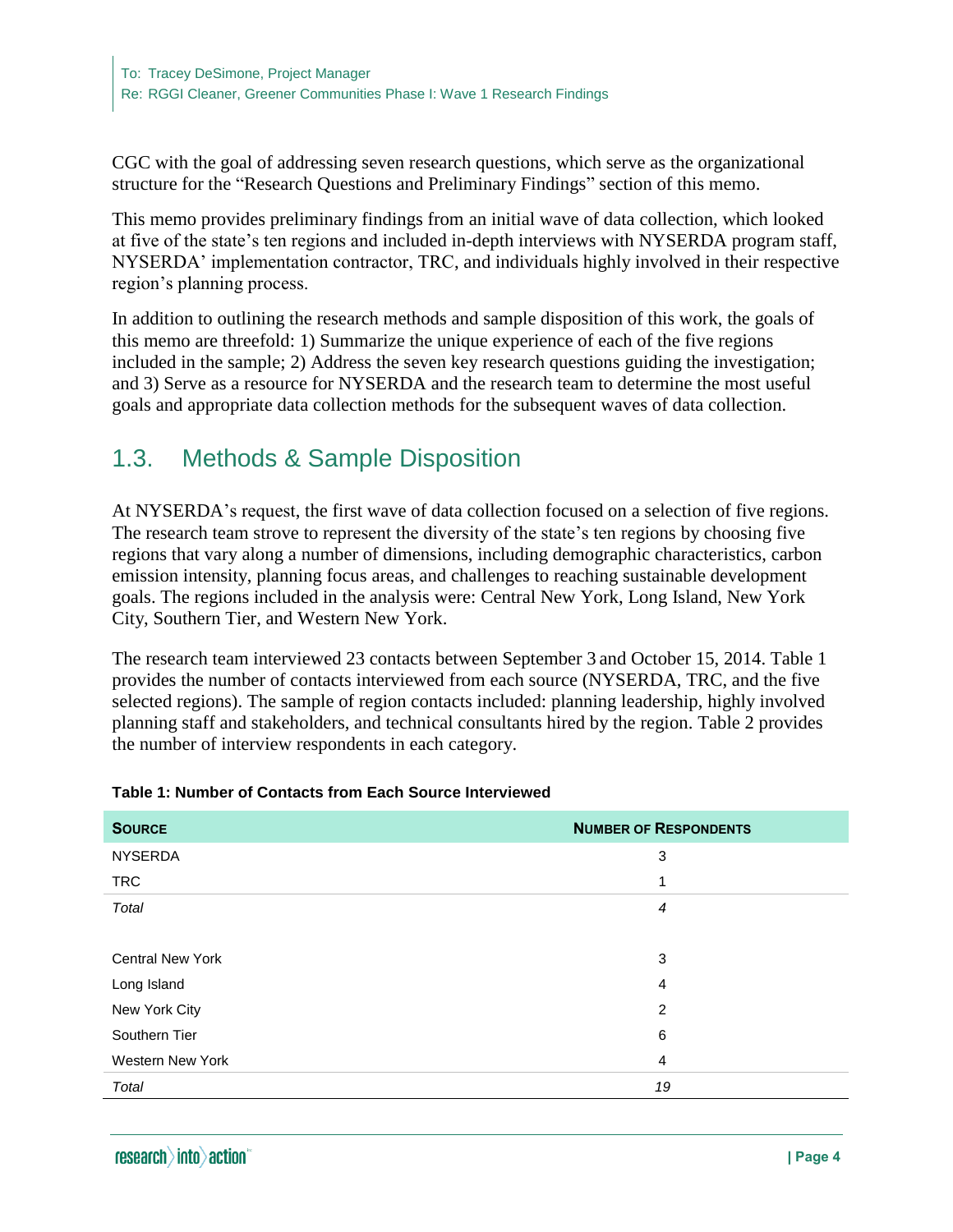| <b>CONTACT TYPE</b>                    | <b>NUMBER OF RESPONDENTS</b> |
|----------------------------------------|------------------------------|
| Leadership                             |                              |
| Highly involved staff and stakeholders | 5                            |
| Technical consultants                  | 7                            |
| Total                                  | 19                           |

#### **Table 2: Number of Each Type of Region Contact Interviewed**

NYSERDA provided contact information for their own staff and TRC staff. Contact information for regional planning representatives came from NYSERDA and TRC documentation, regions' implementation plans, and recommendations from respondents regarding additional contacts who would be able to provide insight on their region's planning activities.

# 1.4. Regional Snapshots

This section includes brief descriptions of the Phase I planning activities undertaken by each region as well as brief discussions of each region's post-planning implementation activities.



## 1.4.1. Central New York

*Planning.* The parties highly involved in Central New York's planning process were Onondaga County, the Central New York Regional Planning and Development Board (RPDB), and two technical consultants. Onondaga County was the applicant for Phase I funding, and their staff managed the grant and oversaw the entire planning process in partnership with the RPDB. To develop the region's goals and implementation strategies, the RPDB compared and combined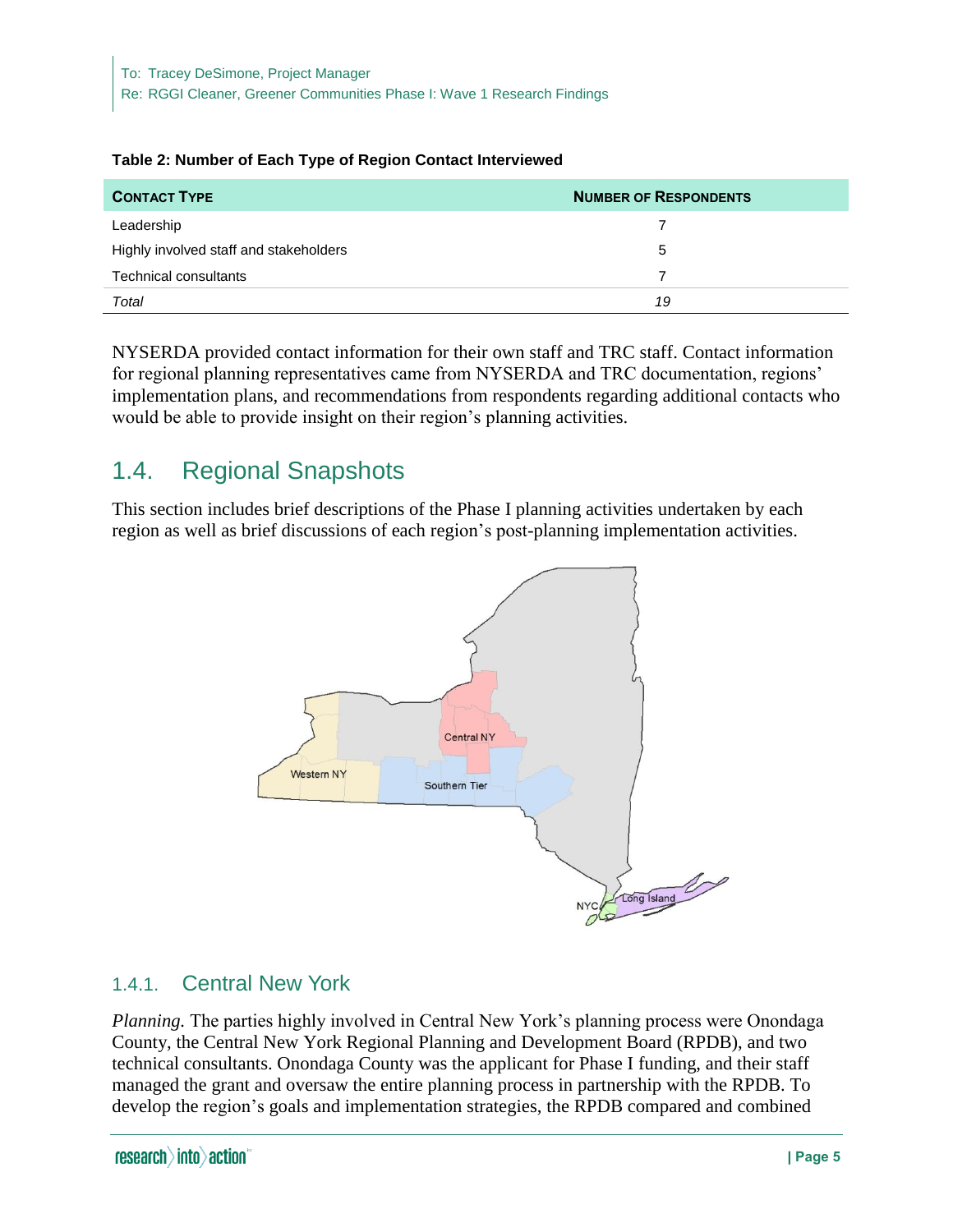municipalities' existing planning documents and sought feedback from stakeholders and technical advisory groups. The RPDB had already begun supervising the region's greenhouse gas (GHG) inventory through NYSERDA's Climate Smart Communities program before the start of the CGC program and oversaw its completion during Phase I of CGC. The RPDB and the technical consultants all made significant contributions to the creation of the planning documents, with the RPDB managing the process and soliciting stakeholder feedback.

*Implementation.* The CGC Phase I plan is the first sustainability planning effort Central New York has undertaken as a cohesive region, and respondents reported interest in working to implement the plans. The RPDB is engaging in local planning efforts through both the Climate Smart Communities Program and Phase II of CGC. Additionally, the region is moving forward on several solar projects, including a regional outreach and training event aimed at educating local professionals about solar energy. Other solar projects in the region are receiving funding from a number of sources, including DOE, NYSERDA, and the Center State Corporation for Economic Opportunity.

## 1.4.2. Long Island

*Planning.* Several parties worked together in the planning process on Long Island: The Town of North Hempstead, Vision Long Island, the Long Island REDC, the Sustainability Institute at Molloy College, and two technical consultants. The Town of North Hempstead was the applicant for CGC Phase I funding and their staff shared project management responsibilities with a technical consultant. Vision Long Island managed stakeholder and public engagement with support from the Long Island REDC and the Sustainability Institute at Molloy College. The planning team leveraged existing community partnerships to create stakeholder working groups early in the planning process. A technical consultant sought input from the working groups to prioritize goals and implementation strategies then conducted the bulk of the work on the planning documents.

*Implementation.* Several organizations on Long Island are implementing projects that support the goals outlined in the sustainability plan. For example, the Town of North Hempstead received Phase II funding for a compressed natural gas station, and an inter-jurisdictional electric vehicle (EV) charging station project has pending Phase II funding. Several wastewater treatment projects that will mitigate nitrogen contamination also are in the process of receiving funding from various governmental agencies.

## 1.4.3. New York City

*Planning.* The organizations primarily involved in New York City's planning process were the Mayor's Office of Long-Term Planning and Sustainability and two technical consultants. The Mayor's Office applied for the Phase I funding, oversaw coordination of the consultants, and wrote the bulk of the plan. Staff at the Mayor's Office developed the region's goals and implementation strategies, using the Mayor's "80 by 50" (80% carbon reductions by 2050) plan as a framework. The Mayor's Office also worked jointly with a technical consultant to organize a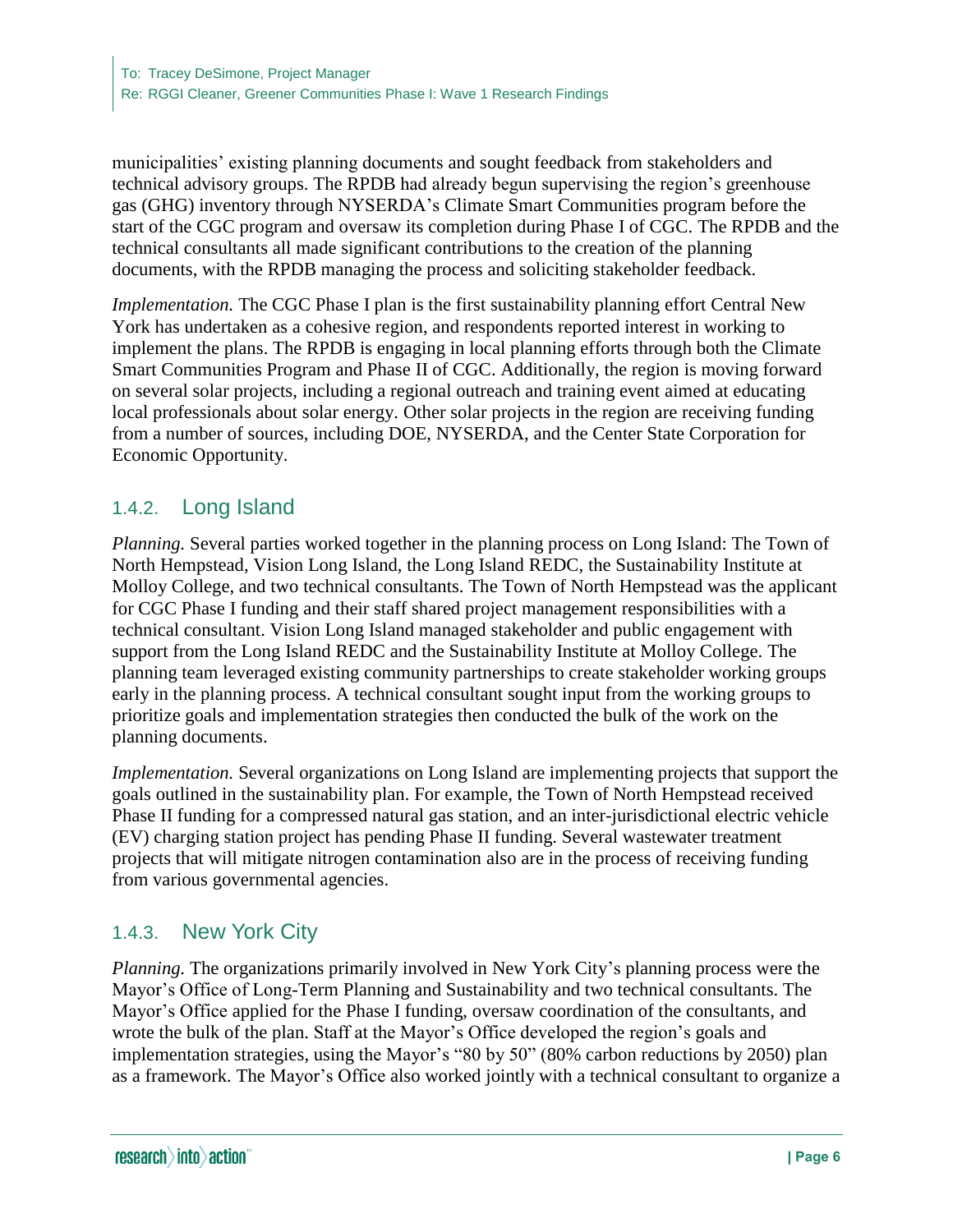large stakeholder scoping event at the outset of the planning process and solicited input from technical working groups and other stakeholders later in the process.

*Implementation.* New York City's Phase I plan was completed at the end of former mayor Michael Bloomberg's administration. The current mayor, Bill de Blasio, is leading implementation of multiple projects in line with CGC goals that also support New York's "80 by 50" plan and his own "One City Built to Last" initiative. Projects include an energy efficiency upgrade program for low-income community buildings, a project to install solar panels and EV charging stations in parking lots, and a biogas pilot program, all of which are funded through Phase II of CGC. A private company is also installing a 47-acre solar array in a former landfill on Staten Island.

## 1.4.4. Southern Tier

*Planning.* The parties highly involved in the Southern Tier region's planning process were the Tompkins County Planning Department, the Southern Tier Central RPDB, the Southern Tier East RPDB, and a technical consultant. The Tompkins County Planning Department was the applicant for CGC Phase I funding, and they coordinated the planning team and oversaw creation of the planning documents at a high level. The Southern Tier Central and East RPDBs solicited feedback on the region's goals and implementation strategies from stakeholders and the general public, and the technical consultant facilitated stakeholder engagement events and incorporated stakeholder feedback into the sustainability plan. The technical consultant also was responsible for the bulk of the project management and production of deliverables.

*Implementation.* Several organizations are beginning to implement projects that support the goals outlined in the region's sustainability plan. For example, Tompkins County received funding from Phase II of CGC for an EV feasibility study. At least one other project, a residential solar program, is moving forward with financial support from a local philanthropic organization. Additionally, local private businesses are pursuing other projects outlined in the region's sustainability plan, such as biomass heating and wind farms.

#### 1.4.5. Western New York

*Planning.* Parties involved in Western New York's planning process were Allegany County, a consortium of county and municipal staff from each of the region's seven counties, a lead technical consultant, and a sub-consultant. Allegany County was the applicant for Phase I funding. The consortium worked closely with the technical consultants to recruit and engage stakeholders, seek public input, form technical working groups, and develop the region's goals and implementation strategies. The consortium also guided creation of the planning documents, with the technical consultants doing the bulk of the technical writing.

*Implementation.* Several organizations are planning and implementing projects that support the goals proposed in the region's Phase I plan. For example, a local college is installing a 12-acre, 2.5-MW solar array, with a private investor covering upfront costs. Allegany County also has received Phase II funding for a comprehensive planning forum that will help municipalities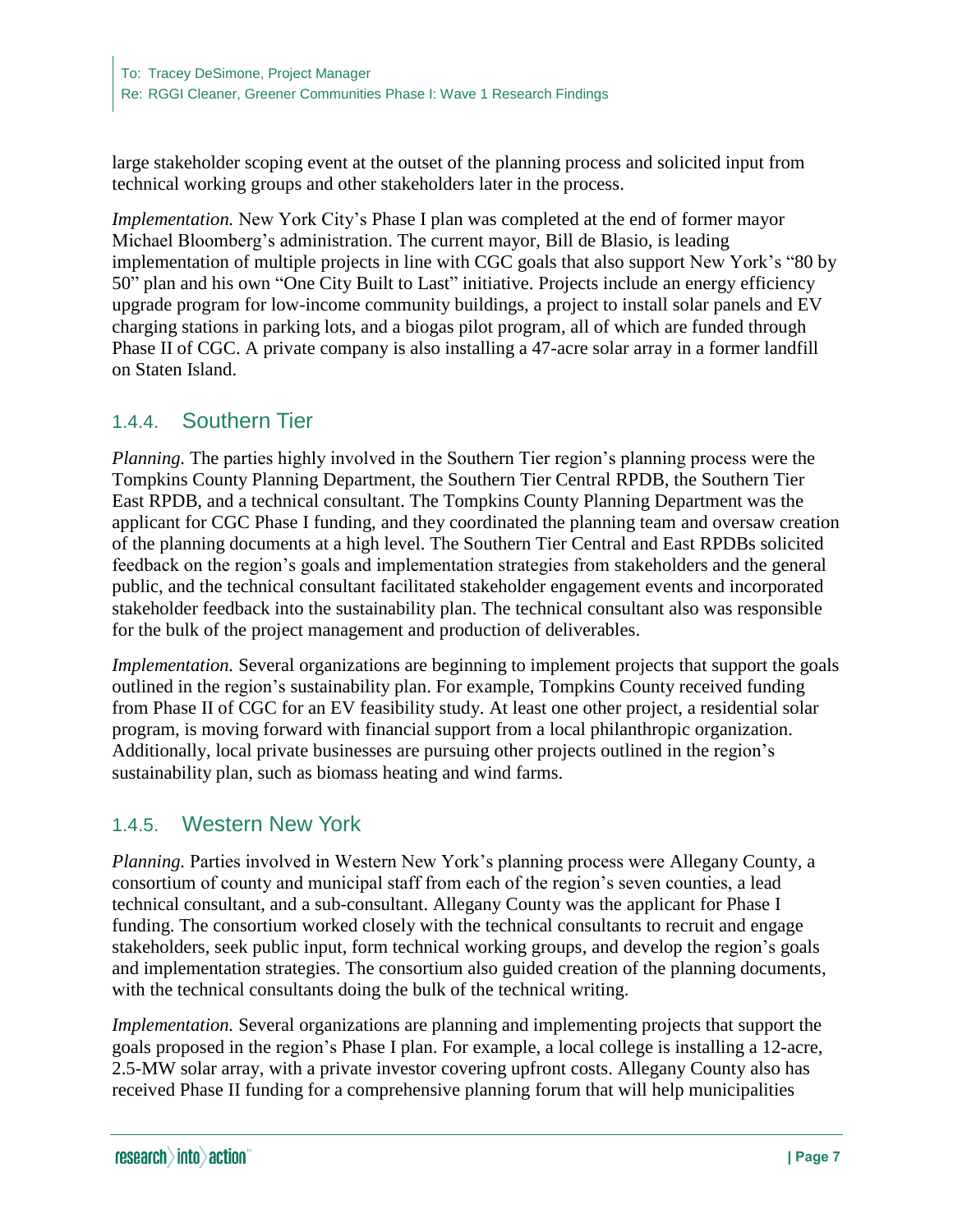compile local comprehensive plans. Regional stakeholders have created the Western New York Sustainable Business Roundtable, which is receiving money from the EPA to encourage more environmentally responsible business practices. Regional players also have conducted feasibility studies regarding food hubs, which aggregate and distribute local produce, and plan to seek funding in the near future.

# 1.5. Research Questions and Preliminary Findings

This section provides the research team's Wave 1 preliminary findings, organized in terms of the seven research questions guiding the evaluation.

#### 1.5.1. What factors serve as catalysts for and barriers to stakeholder engagement?

Interviews indicated that there was substantial stakeholder engagement across regions, as intended by the guidance that came with the NYSERDA funds. New opportunities for cooperation inspired and excited stakeholders. Across the five regions, stakeholders were often "known" actors rather than individuals newly involved in sustainability planning and development issues. On Long Island and in New York City, for example, many stakeholders were employees of government agencies or non-profits with existing carbon reduction missions. In the Central New York, Western New York, and Southern Tier regions, planning leadership solicited input from individuals they already knew to be interested in sustainability. One respondent reported, "…we needed representation from multiple stakeholder groups, so we called on people we'd worked with before."

The design of the CGC program allowed the state to leverage both stakeholder interest in environmental issues and the desire for funding for local and regional projects. Respondents in two regions reported that concern for sustainability and climate change brought most stakeholders to the table, while respondents from the other three regions reported that, "The large part [of stakeholders' motivation] was that there would be funding to implement the recommendations of the plan."

Stakeholders also were motivated by a desire to align themselves and their plans with emerging political priorities because "there is a realization that the economic development focus in the state is going to have sustainability in it." Additional catalysts for stakeholder engagement included: RGGI, the Climate Smart Communities initiative, and some REDCs' prior work on integrating economic growth and sustainability. The same catalysts also led to generally high public participation in focus groups, surveys, and community involvement sessions.

Interviews revealed relatively few barriers to stakeholder engagement, outlined below.

 **Geography.** In geographically larger regions, like Western and Southern New York, stakeholders sometimes needed to travel multiple hours to attend in-person meetings. This distance made face-to-face interaction difficult and posed a challenge to regions' attempts to bring stakeholders together who had not worked in partnership before.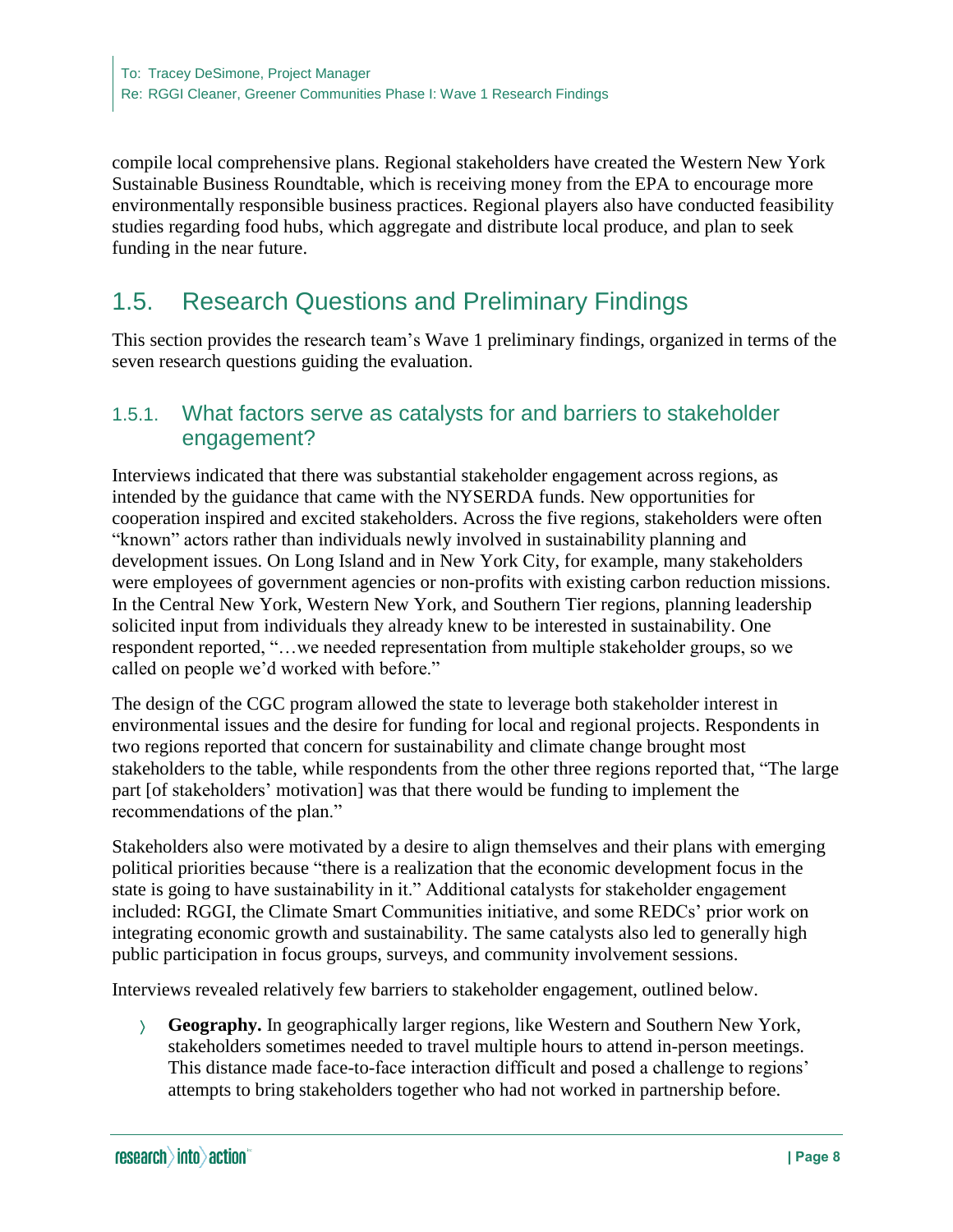Regional leaders worked to overcome distance issues by using online forums for meetings and sending team leaders to different areas of the region to engage stakeholders who otherwise would not be included.

 **Territoriality.** In one region, stake-holding non-governmental organizations were "skeptical" about the regional planning process and exhibited "initial internal resistance" because they felt like they would be required to give up "perceived territory." This led to challenges early in the planning process, but the planning leadership was eventually able to get the organizations "on board" with the collaborative effort.

### 1.5.2. How well did the planning process, and do the plans themselves, engage and empower targeted actors?

When asked to describe what went well during the planning process, respondents in Central New York, Western New York, and the Southern Tier regions described new region-wide interactions among stakeholders and across topic areas, and they mentioned that were happy with how crossregional conversations led to discovery of common interests. New York City and Long Island contacts described how their seasoned track record of regional planning efforts made it easy to involve large numbers of people with relevant expertise in the planning process. Many regions also described pride in their Phase I plans and felt that they were in a better position to meet their sustainability goals at the end of the planning process than they had been at the beginning.

Feelings of empowerment varied from region to region, however. When it came to attitudes about putting the plans into action, interviews revealed a notable divide between regions in upstate New York (Southern Tier, Western New York, and Central New York), which are geographically large and have large rural populations, and regions in downstate New York (New York City and Long Island), which are geographically smaller with predominantly urban populations. New York City and Long Island contacts cited a long history of strong political leadership that supports sustainability planning and implementation and exhibited confidence in their ability to fund projects going forward. By contrast, the three upstate regions described varying levels of political and community will to commit resources to the plans and expressed frustration that Phase I plans and Phase II funding were not more closely aligned. Upstate representatives also mentioned that the plans themselves lacked effective advocacy, expressed disappointment that the REDCs did not take more ownership of the plans, and discussed concerns that there were too few professionals in rural areas available to contribute to the implementation of sustainability plans.

## 1.5.3. To what extent do the regional plan leaders and community members have concern for and commitment to CGC goals?

With the exception of New York City, where a respondent reported a longstanding and high level of concern for sustainability among residents, regions are characterized by varying degrees of concern for sustainability. As one respondent reported, "the region is too large to have one thought." Examples of divergent levels of concern for sustainability are provided below.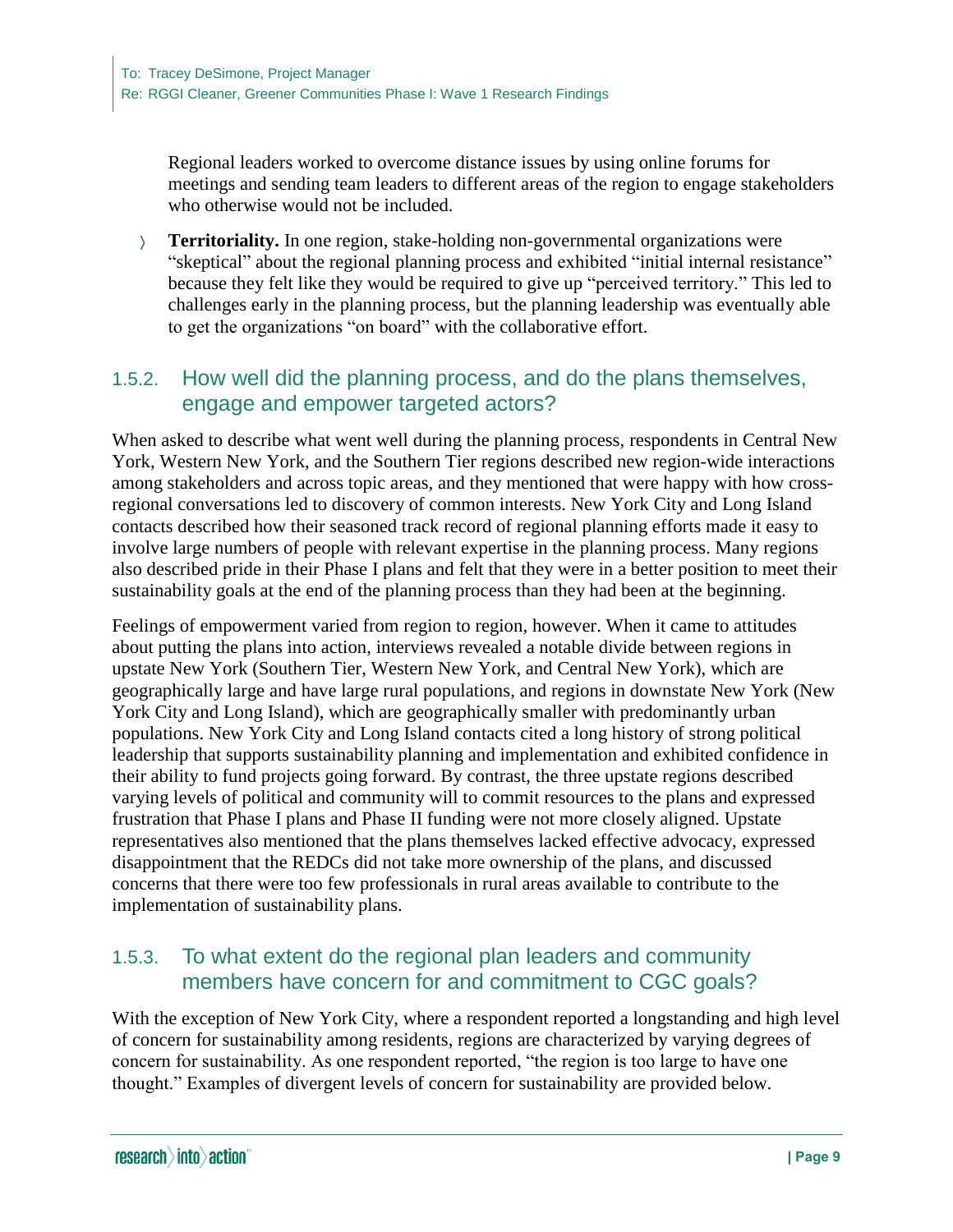- **Southern Tier.** One respondent noted a broad level of concern for sustainability, climate change, and associated topics in Ithaca, compared with a narrower breadth of concern in the region's rural areas, where residents and stakeholders are most interested in how climate change affects agriculture.
- **Central New York.** The controversy surrounding the construction of a new net zero municipal building highlights a varying degree of concern for sustainability. While many community members supported construction of the building, there was also a notable portion of the community skeptical of investing resources in a project "to achieve a goal where the pay back is deferred."
- **Long Island.** There is widespread awareness for sustainability issues in the region. One respondent noted that local governments devote staff to sustainability efforts and local community groups advocate for environmental concerns. According to another respondent, however, awareness does not always manifest in action because residents are more concerned with economic issues, like job availability, due to the effects of the recent recession.
- **Western New York.** While actions related to water quality and land-use planning are already taking place in Buffalo, concern for sustainability is still "growing" in other, more rural, areas of the region. One respondent noted that more needs to be done to "gain momentum" among rural populations.

Among residents of all five regions, recent and ongoing events, like natural disasters, natural gas exploration, and declining populations, are generating greater concern for and interest in sustainability and climate change. In the Southern Tier, for example, respondents mentioned nearby fracking and the associated environmental and social concerns<sup>1</sup> as something that has increased the visibility of environmental issues. Similarly, flooding attributed to climate change has raised concern for sustainability across the Southern Tier region. On Long Island, Hurricane Sandy and its attribution to climate change "changed the dialogue" among residents, and in New York City, Sandy's effects emphasized the importance of reducing GHG emissions. In Central New York, the loss of industry and population is a primary concern among residents, but many are starting to see sustainable development and economic development as going hand in hand. In light of concerns about severe weather and climate change, regions' plans included a number of goals associated with resiliency, including conducting vulnerability assessments, increasing the resiliency of coastal communities, and creating and sustaining microgrids.

## 1.5.4. To what extent do the regional plan leaders and community members have capacity, or ability, to create and implement plans?

A number of factors affected each region's ability to create or implement their plans. These factors tended to differ thematically across the upstate and downstate regions.

 $\overline{a}$ 

<sup>1</sup> Concerns included the potential for increases in rent and traffic, the displacement of residents, and contamination of aquifers.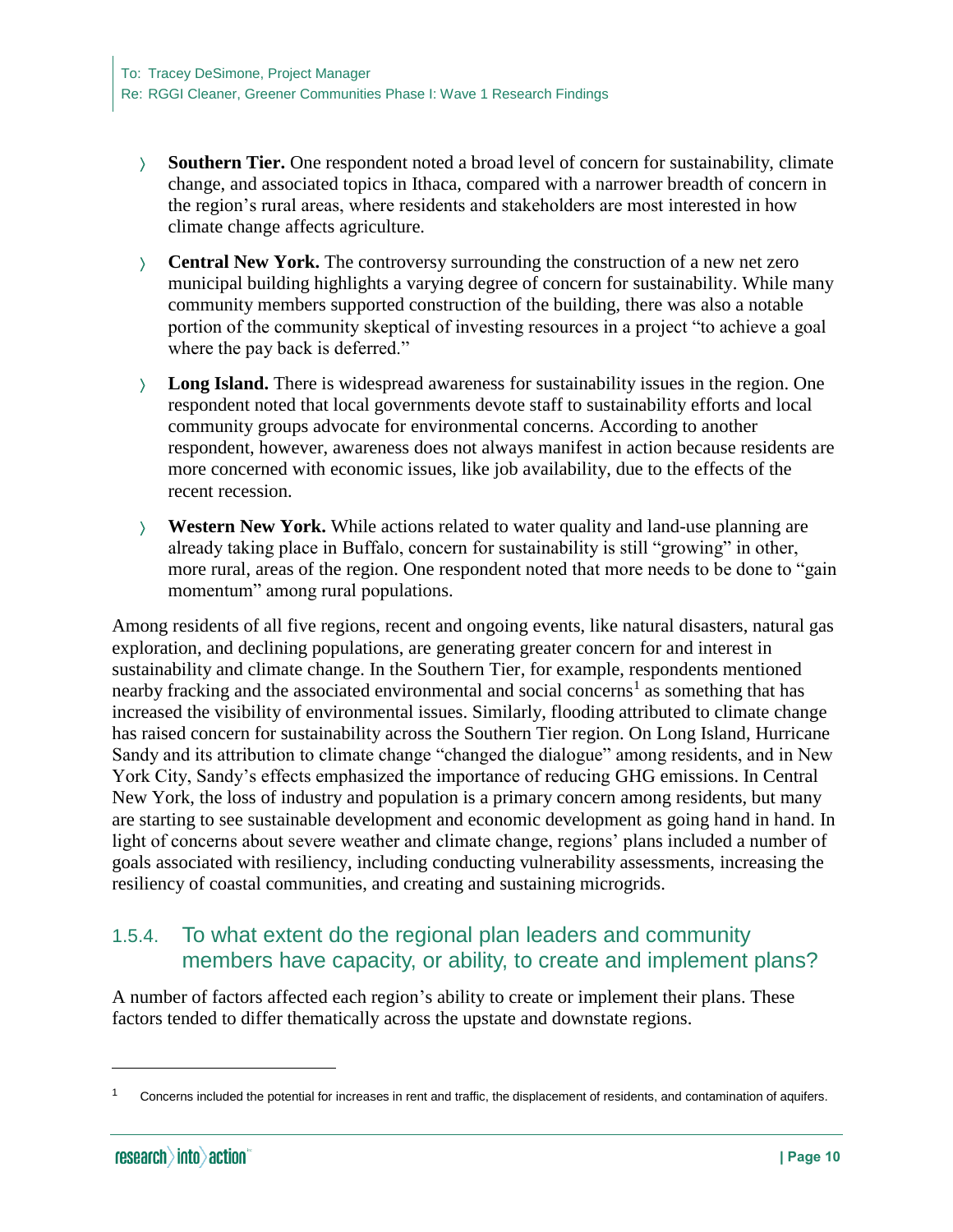- **Prior experience level.** All five regions had undertaken some level of sustainability planning before CGC was launched, which enhanced each region's capacity to complete the Phase I CGC plans. However, downstate regions had a prior history of more comprehensive, region-wide planning, whereas in the upstate regions, pre-CGC sustainability planning tended to occur within individual municipalities. Specifically, in rural areas, local planning tended to occur on an ad hoc basis to address specific issues, such as land use. In urban upstate areas, planning occurred on a broader scale more similar to that of the downstate regions. Consistent with these findings, contacts in the upstate regions described more challenges with bringing together various stakeholders from across the region, particularly from municipalities that had not been involved in sustainability planning before CGC.
- **Focus groups.** Most regions mentioned that creating stakeholder focus groups was an effective strategy for identifying sustainability goals. The focus groups created an inclusive environment that brought different, often competing, groups together with a united focus on sustainability. Upstate regions mentioned that this was the first time a coordinated sustainability planning effort had occurred on a region-wide level.
- **Availability of professional skills.** Respondents in upstate regions expressed concern over the lack of professionals in rural areas available to contribute to and implement sustainability planning, particularly professionals with the skills and interest to do so. In the more urban, downstate regions, respondents reported that they have the professional workforce necessary to achieve their goals.
- **Planning funds and timeline.** Respondents in all regions indicated that the initial funding and short timeframe to create the CGC plans was an effective call to action; stakeholders wanted to take advantage of funding opportunities, and the short timeframe motivated them to act quickly. However, the limited amount of funds and time for planning, combined with uncertainty regarding how much funding and time would be available for implementation of projects created some challenges in moving the plans forward in a timely manner, particularly in upstate regions that had not engaged in sustainability planning at a region-wide level in the past.
- **Technical consultants.** Respondents from NYSERDA and TRC reported that the capacity of each region to complete the CGC plan depended heavily on the consulting firm hired in each region. Regions that hired a consulting firm with expertise in sustainability planning tended to create more detailed plans in the requested format than regions that hired consulting firms with expertise in the scientific or technical aspects of sustainability.

### 1.5.5. To what extent do leaders and community members face conditions that permit them to engage in CGC goals?

Social, political, and economic conditions presented both opportunities and challenges that influenced each region's ability to create and implement CGC plans. As with findings regarding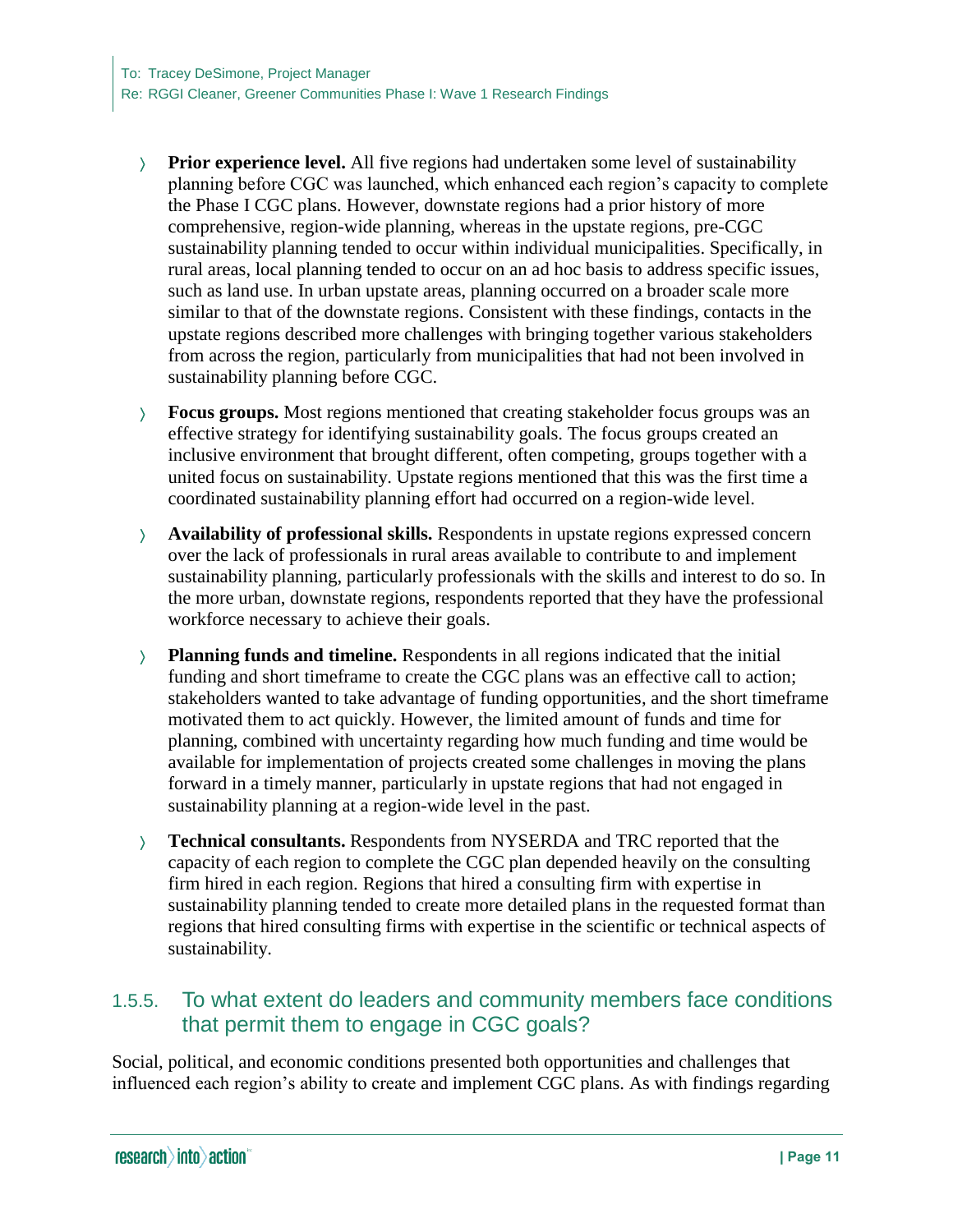capacity, the conditions that affected planning and implementation differed for upstate and downstate regions.

 **Urban-rural divide.** Respondents in the three upstate regions highlighted implications of an urban-rural divide. Many rural stakeholders wanted CGC plans to encompass goals that would grow industry and enhance local governments' and businesses' ability to address economic development issues. These issues were often seen as equally important to, or more important than, sustainability issues. Stakeholders from urban areas, on the other hand, seemed more concerned about their region's ability to create projects directly related to sustainability issues, like setting and meeting GHG reduction targets and promoting energy efficiency, with less emphasis on economic development.

Although urban and rural communities tended to hold disparate views on the relative importance of sustainability versus economic development, the Phase I planning process seemed effective at providing opportunities for these groups to have their concerns heard and integrated into the plan. Further, the scope of the CGC program helped reframe sustainability and economic development as complementary, rather than competing, efforts. Several respondents from upstate regions reported that projects in both rural and urban areas have received, or are in the process of receiving funding. Further, some of these projects involve coordination between stakeholders in urban and rural areas, including an energy reduction program in public schools and a biomass heating program.

 **Politics.** Respondents in the downstate regions emphasized challenges and opportunities relating primarily to politics. Like their urban counterparts in the upstate regions, downstate stakeholders described focusing on creating sustainability projects and goals, with less emphasis on economic development. Although downstate respondents did not mention nearly as many challenges as upstate respondents with bringing stakeholders together, downstate respondents did mention that the political attitudes and beliefs of stakeholders often created conflict around the prioritizing of sustainability goals and the methods needed to achieve these goals.

While desire to be involved in a state-led initiative ordered by the governor had the benefit of bringing some stakeholders to the table, state-level politics weighed on the decisions made by regional teams regarding what projects and goals to include in the plans and how to prioritize them. Most of the planning teams were mindful of whether goals and plans would be in conflict with state-level politics and other initiatives, like creating jobs or not limiting transportation options. Teams were reluctant to include goals or plans that might not be in line with state initiatives due to the politics involved.

 **Jurisdictional overlap and questions of authority.** A challenge reported by respondents in all regions is the overlap of jurisdictions and the number of groups or organizations competing for resources. These issues were most paramount in discussions of land use, transportation, water, and waste management, and other initiatives that cross multiple jurisdictions. Respondents discussed instances where different jurisdictions, and groups within them, had the opportunity to work together to reach common goals, but had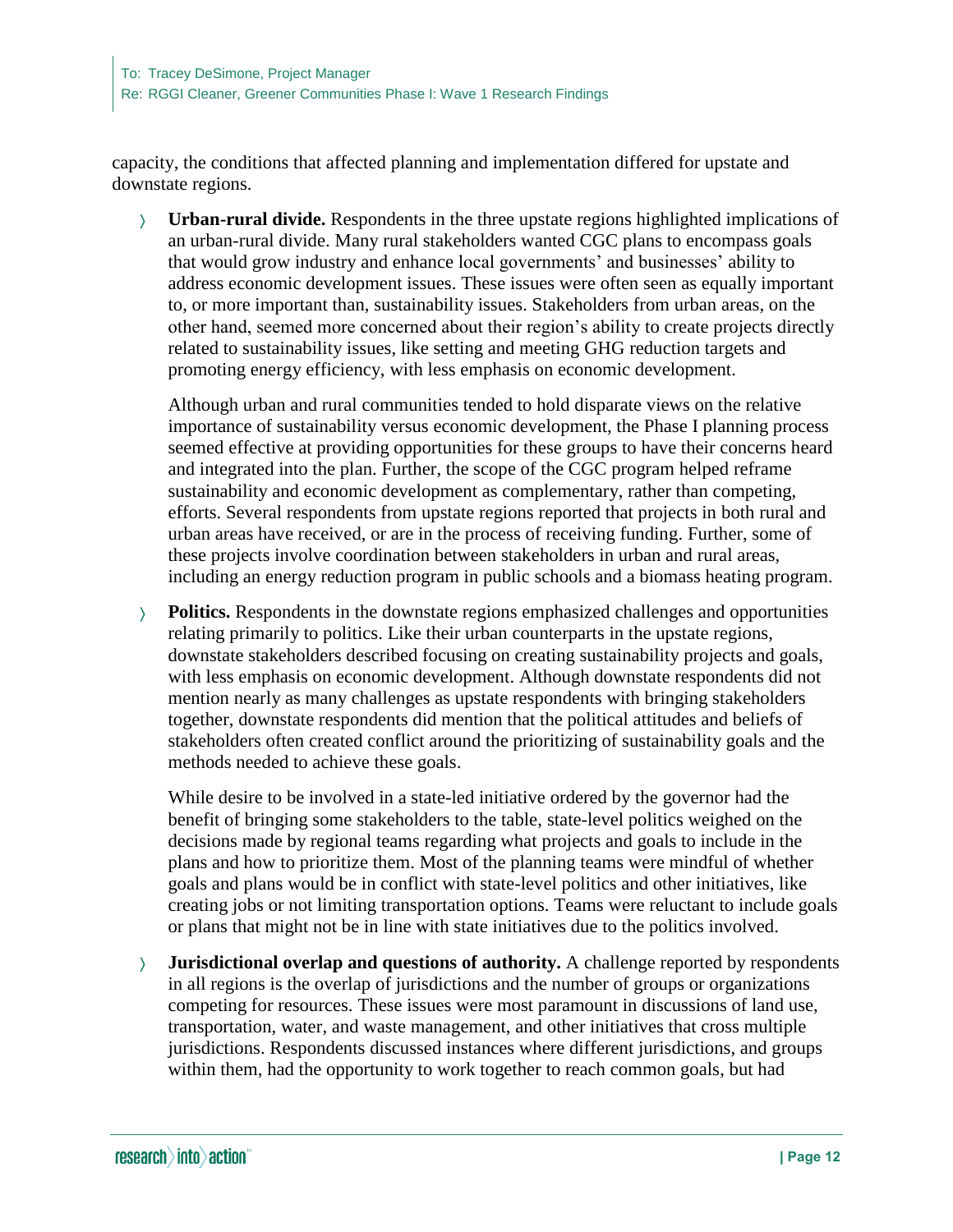difficulty determining which jurisdiction had the proper authority to propose and conduct a project, and which group or agency would take the lead and/or benefit from the project.

#### 1.5.6. How did NYSERDA support regions' plan-development efforts?

At the outset of Phase I, NYSERDA provided regions with a standard statement of work and a framework for the sustainability plans. Program staff also provided guidance on the GHG inventory regions were required to conduct and, with input from the regions, developed a standard process for measuring progress toward goals outlined in the sustainability plans. Over the course of Phase I, NYSERDA and TRC provided additional guidance on best practices for the planning documents, including the level of detail expected. Although regional representatives reported having contact with NYSERDA or TRC staff throughout the planning process, interactions were more frequent at the beginning (ramp up) and end (plan finalization) stages.

The NYSERDA team had a short window of time to develop the CGC program (about six weeks) so that the program could be included in the state's first Consolidated Funding Application (CFA). Program staff<sup>2</sup> noted that this "compressed timeline" made it challenging "to understand the nuts and bolts of how [the program] was going to play out in reality." The ramifications of the accelerated timeline trickled down to regional planners. One region contact reported, for example, that they engaged in "a lot of duplication of effort" to address guidance that was provided by NYSERDA after they had already completed work on aspects of their plan.

Phase I lasted one year in its entirety, including NYSERDA's selection of organizations to lead regions' planning efforts through a competitive application process. That left regions with about eight to nine months to develop their goals and indicators of success and create planning documents. Some respondents felt that the timeline was unrealistic for the amount of work required, and one respondent would have liked more time to foster stakeholder engagement.

Another ramification of the program's short timeline was that Phase II of CGC was not fully developed when Phase I occurred. As one member of the program staff noted, "We weren't able to describe how Phase II would really work… We explained what we thought it would look like, but we couldn't give any specifics." As a result, region contacts felt that they were investing significant time and resources into Phase I without knowing whether they were in a good position to receive funding from Phase II.

The lack of specificity regarding Phase II also created confusion for contacts in some regions, who expected to receive guidance and support from NYSERDA during Phase II, but instead felt like NYSERDA was "hands off" once the plans were complete. As one member of the program staff explained, "We did our best to explain [Phase II funding was available] not just for projects specifically named [in the plans] but for any project that supported the region's goals. Some regions didn't quite understand – they thought that if the project was in the plan then it would get Phase II funding priority. But that wasn't the case."

 $\overline{a}$ 

This analysis includes the respondent from TRC in the category of "program staff."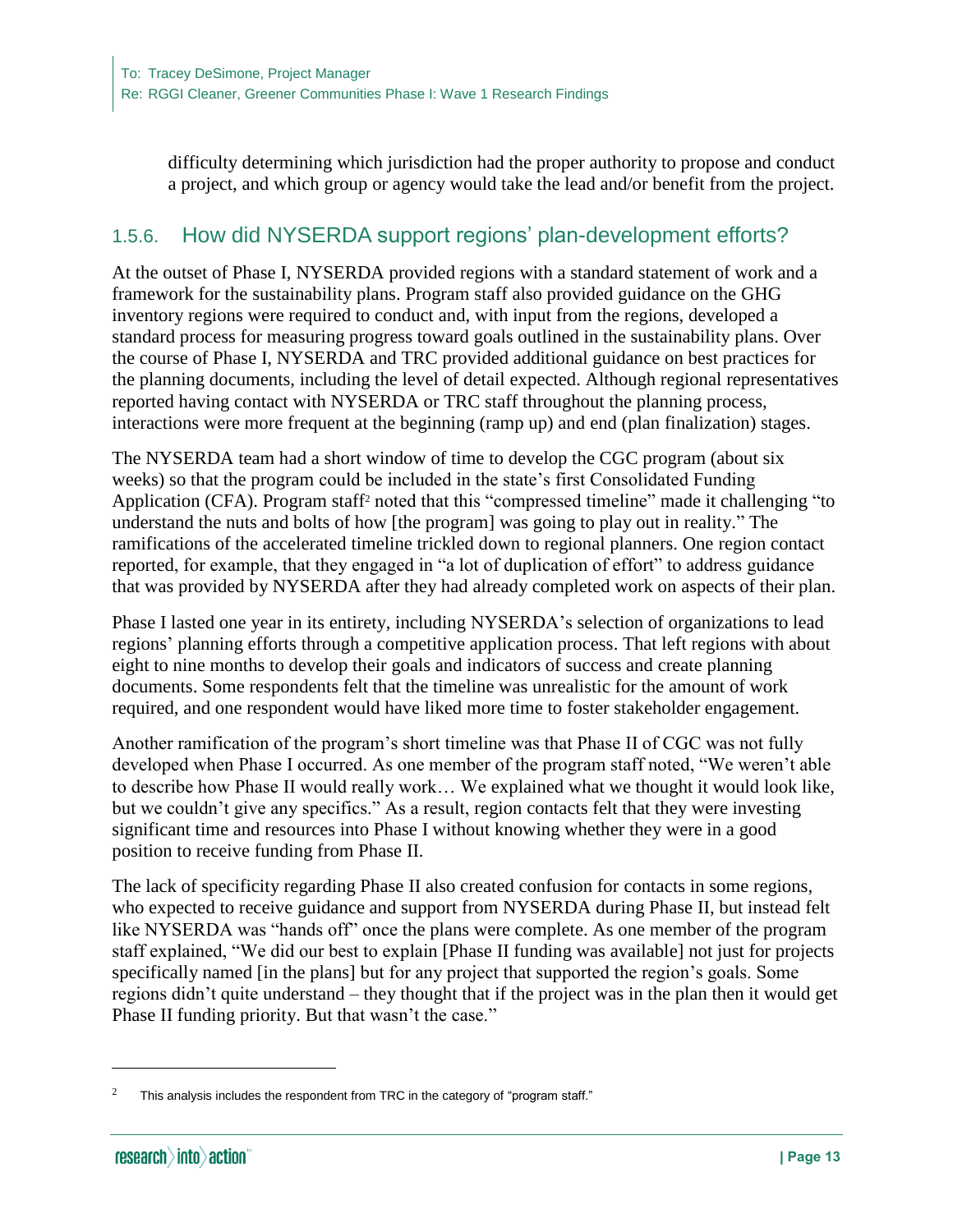### 1.5.7. What types of post-planning support might be most effective in driving plan accomplishments?

The findings of Wave 1 research reveal a number of opportunities for NYSERDA to help regions implement their Phase I plans and accomplish their sustainability goals.

 **Provide opportunities for "ownership" of the plans.** CGC was effective in mobilizing stakeholders, creating intra-regional relationships, and encouraging the development of plans responsive to the unique challenges and opportunities faced by the state's ten regions. Contacts expressed pride in and enthusiasm for their plans, and regions are poised to capitalize on the knowledge, infrastructure, and momentum cultivated during the planning process. NYSERDA can, and should, seize this opportunity to support the ongoing transformation of New York's local and regional communities.

One challenge facing the realization of the plans is that there is no clear "owner" of the planning documents or a concrete strategy for how the plans will be managed over time. According to a program staff contact, "There needs to be a permanent infrastructure in place to track progress and update it over time and maintain connections to municipalities." There are multiple ways NYSERDA might continue to capitalize on the achievements of Phase I, including: 1) Pursue opportunities to support implementation of the plans through the delivery or expansion of new NYSERDA initiatives; 2) Provide REDCs with additional funding and support to implement and track the plans; and 3) Develop a state-level program to oversee progress toward regional sustainability goals. These efforts will help NYSERDA and the REDCs meet their shared goals of achieving a more sustainable future, promoting economic development, and fostering regional collaboration.

- **Highlight additional opportunities for funding.** NYSERDA designed the CGC program with the expectation that the Phase I plans would create opportunities for far more projects than could be supported through Phase II funding. Some region contacts expressed desire for additional guidance from NYSERDA on attaining funding for their projects. This sentiment is particularly strong in regions that did not engage in regionlevel planning before CGC and that lack the professional workforce to engage in largescale, long-term sustainable development. NYSERDA could provide guidance to regions through online resources or biannual meetings with interested REDC members or municipal staff. Potential sources of funding include the New York State Economic Development Fund, DOE, EPA, and state and federal Departments of Agriculture and Transportation.
- **Continue leveraging both economic and sustainability concerns.** One strength of the CGC program is that it leveraged both stakeholders' environmental and financial motives. The program also helped stakeholders see sustainability and economic development as complementary, rather than competing, efforts. When possible, NYSERDA should continue to promote the reciprocal relationship between economic and sustainable development and between achieving environmental and financial goals.